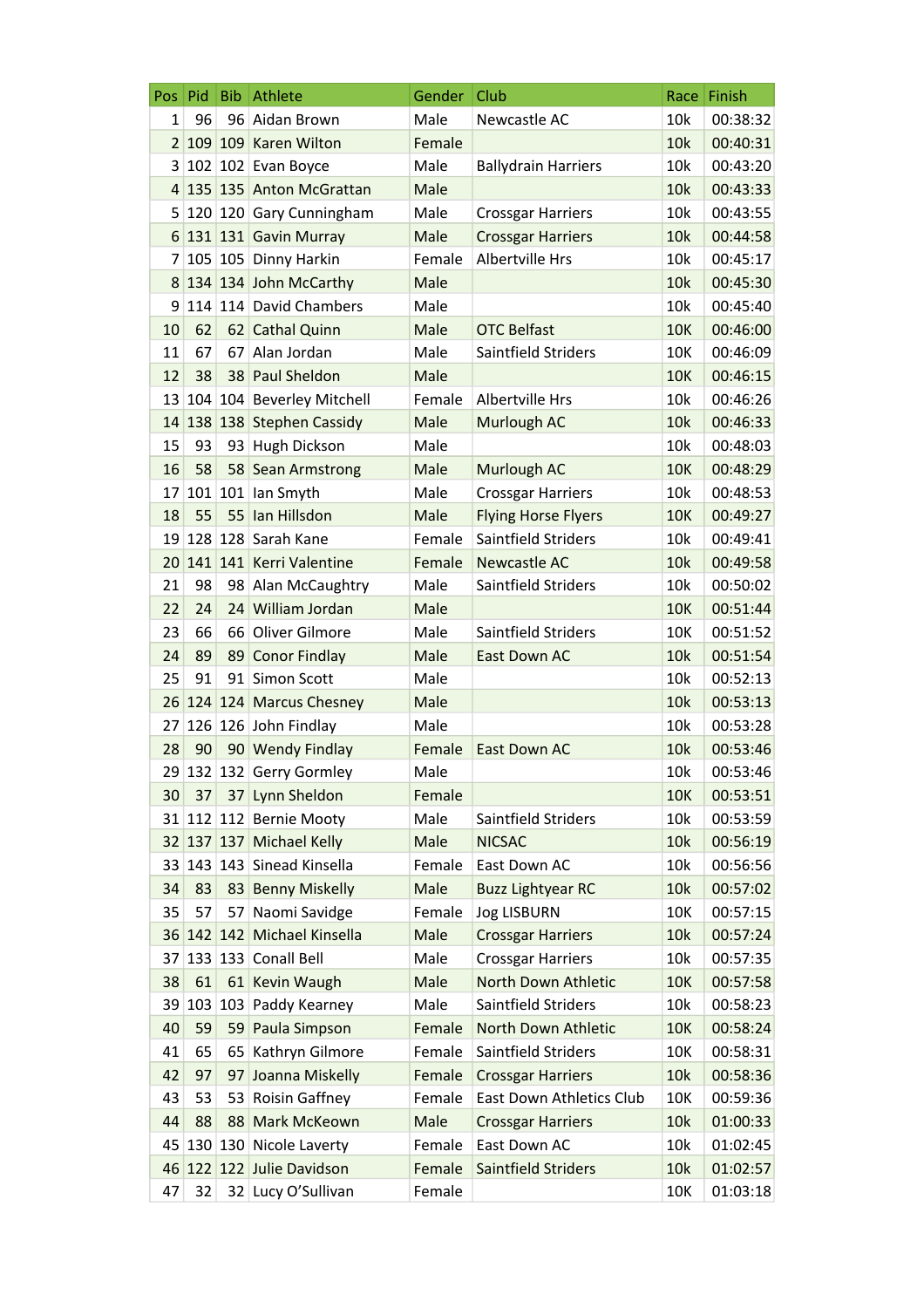| 48              | 95             |            | 95 Alice Carson              | Female | <b>Ballydrain Harriers</b> | 10k        | 01:04:23    |
|-----------------|----------------|------------|------------------------------|--------|----------------------------|------------|-------------|
| 49              | 27             | 27         | Sheila Mcgreevy              | Female |                            | 10K        | 01:06:04    |
| 50              | 18             |            | 18 Michael Hession           | Male   |                            | <b>10K</b> | 01:06:08    |
| 51              | 92             |            | 92 Colm McCaffrey            | Male   |                            | 10k        | 01:06:23    |
|                 |                |            | 52 127 127 Joe Quinn         | Male   | East Down AC               | 10k        | 01:10:41    |
|                 |                |            | 53 129 129 Karen Mcfall      | Female | East Down AC               | 10k        | 01:10:41    |
|                 |                |            |                              |        |                            |            |             |
| Pos             | Pid            | <b>Bib</b> | Athlete                      | Gender | Club                       |            | Race Finish |
| 1               | 36             |            | 36 Kyle Ross                 | Male   |                            | 5K         | 00:20:29    |
| $\overline{2}$  | 94             |            | 94 Thomas Compton            | Male   | Saintfield Striders        | 5K         | 00:21:41    |
| 3               | 85             | 85         | Stephen Watterson            | Male   |                            | 5K         | 00:22:10    |
| 4               |                |            | 139 139 Callum Kent          | Male   | East Down AC               | 5K         | 00:23:22    |
|                 |                |            | 5 113 113 Ben Chambers       | Male   |                            | 5K         | 00:23:39    |
| 6 <sup>1</sup>  |                |            | 116 116 Leah Calvert         | Female | Murlough AC                | 5K         | 00:25:11    |
| 7               | 23             | 23         | Taylor Jackson               | Male   |                            | 5K         | 00:25:39    |
| 8               | $\overline{1}$ |            | 1 Patricia Adams             | Female |                            | 5K         | 00:27:04    |
| 9               | 117 117        |            | Declan Green                 | Male   |                            | 5K         | 00:27:49    |
| 10              | 84             |            | 84 Helen McCourt             | Female | <b>Crossgar Hrs</b>        | 5K         | 00:28:32    |
| 11              | 54             |            | 54 Gavin McConvey            | Male   | East Down Athletics Club   | 5K         | 00:28:49    |
|                 |                |            | 12 119 119 Carol McMenamin   | Female | Murlough AC                | 5K         | 00:28:58    |
| 13              | 4              |            | 4 Eamonn Bailey              | Male   |                            | 5K         | 00:29:05    |
| 14              | $\overline{7}$ | 7          | Stephen Christie             | Male   |                            | 5K         | 00:29:15    |
| 15              | 73             | 73         | <b>Suzanne Dines</b>         | Female | <b>Scrabo Striders</b>     | 5K         | 00:29:19    |
| 16              | 15             | 15         | <b>Ryan Gilmore</b>          | Male   |                            | 5K         | 00:29:21    |
| 17              | 26             |            | 26 Elaine McAuley            | Female |                            | 5K         | 00:29:30    |
| 18              |                |            | 100 100 Lorna McCormick      | Female |                            | 5K         | 00:29:33    |
| 19              | 25             | 25         | Nathan Lilly                 | Male   |                            | 5K         | 00:29:37    |
| 20              | 46             |            | 46 Jonathan Lilly            | Male   | <b>Ballydrain Harriers</b> | 5K         | 00:29:38    |
| 21              | 68             |            | 68 Gillian Jordan            | Female | Saintfield Striders        | 5K         | 00:29:43    |
|                 |                |            | 22 140 140 Matthew Valentine | Male   | Newcastle AC               | 5K         | 00:29:51    |
| 23              | 87             |            | 87 Garry Fitzpatrick         | Male   | Saintfield Striders        | 5K         | 00:30:06    |
| 24              | 31             |            | 31 Lynette Owens             | Female |                            | 5K         | 00:30:11    |
| 25              | 99             |            | 99 Rachel Maloney            | Female |                            | 5K         | 00:30:12    |
| 26              | 14             |            | 14 Michael Getty             | Male   |                            | 5K         | 00:30:16    |
| 27              | 47             | 47         | Anne McClurg                 | Female | <b>Ballydrain Harriers</b> | 5K         | 00:30:17    |
| 28              | 30             |            | 30 Harry Mitchell            | Male   |                            | 5K         | 00:30:18    |
| 29              | 79             | 79         | Julie-Ann Mitchell           | Female | Seapark AC                 | 5K         | 00:30:20    |
| 30 <sup>2</sup> |                |            | 107 107 Geraldine Morris     | Female |                            | 5K         | 00:30:36    |
| 31              | 42             |            | 42 Jacqueline Wallace        | Female |                            | 5K         | 00:31:06    |
| 32              | 71             |            | 71 Joy Whitley               | Female | Saintfield Striders        | 5K         | 00:31:09    |
| 33              | 33             |            | 33 Julie Purcell             | Female |                            | 5K         | 00:31:11    |
| 34              | 9              |            | 9 Lisa Curran                | Female |                            | 5K         | 00:31:11    |
| 35              | 81             |            | 81 Michelle Lavery           | Female | Tels fitness               | 5K         | 00:31:11    |
| 36              | 50             |            | 50 Angela Nelson             | Female | <b>Big Fish Runners</b>    | 5K         | 00:31:14    |
| 37              | 49             |            | 49 Freddie Mcdowell          | Male   | <b>Big Fish Runners</b>    | 5K         | 00:31:14    |
| 38              | 41             |            | 41 Angie Telford             | Female |                            | 5K         | 00:31:31    |
| 39 <sup>2</sup> |                |            | 121 121 Caoilfionn Smith     | Female |                            | 5K         | 00:31:31    |
| 40              | 8              |            | 8 Gregory Curran             | Male   |                            | 5K         | 00:31:32    |